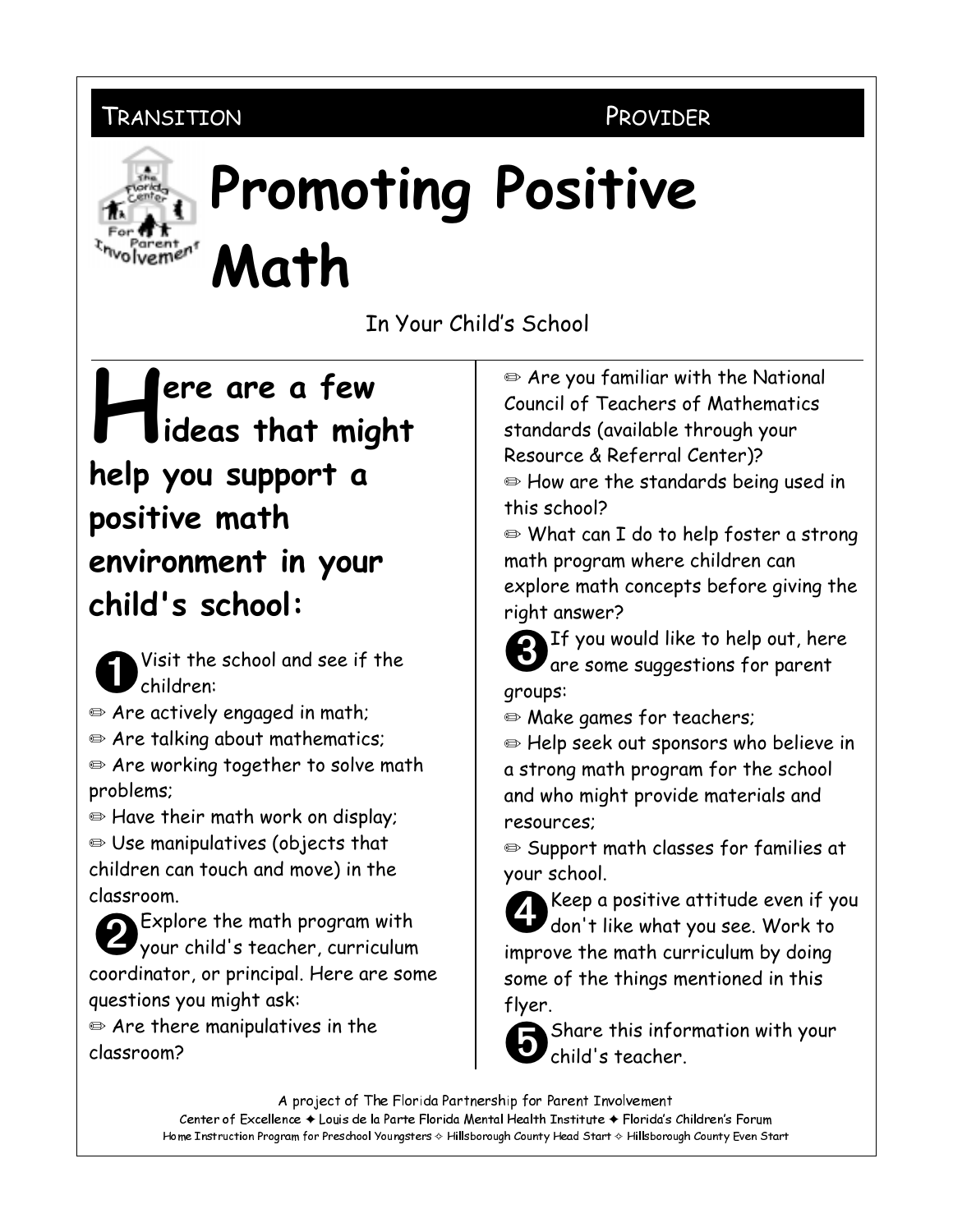$\overline{c}$ 

For more information contact:

A project of The Florida Partnership for Parent Involvement Center of Excellence ♦ Louis de la Parte Florida Mental Health Institute ♦ Florida's Children's Forum<br>Home Instruction Program for Preschool Youngsters \* Hillsborough County Head Start \* Hillsborough County Even Start